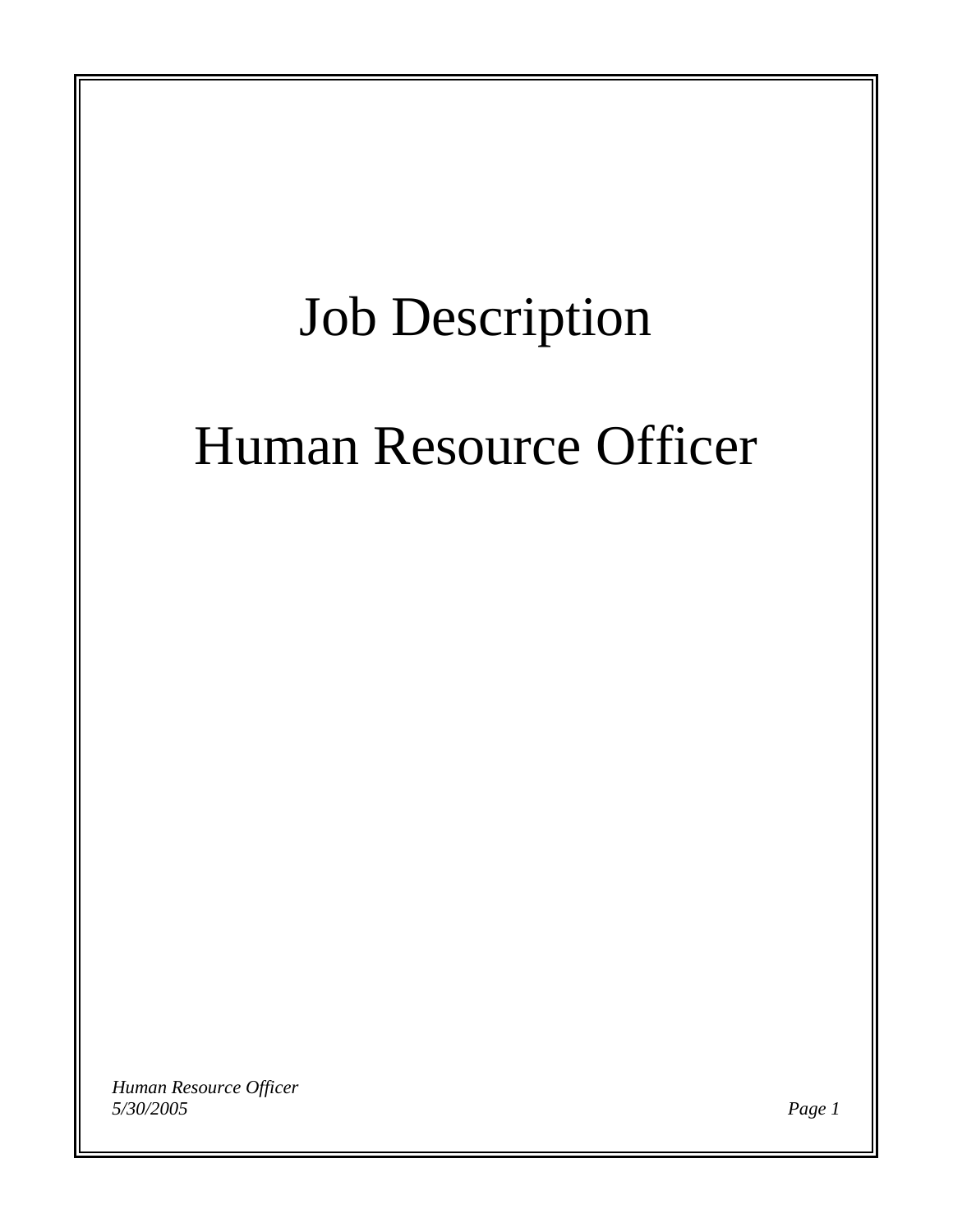## **PURPOSE OF THE POSITION**

(The main reason for the position, in what context and what is the overall end result)

The Human Resource Officer is responsible for providing support in the various human resource functions, which include recruitment, staffing, training and development, performance monitoring and employee counseling.

## **SCOPE**

(The way that the position contributes to and impacts on the organization)

The Human Resource Officer provides advice and assistance to supervisors and staff. This may include information on training needs and opportunities, job descriptions, performance reviews and personnel policies of the Council.

The position coordinates the staff recruitment process .The Human Resource Officer provides advice and support to supervisors and staff selection committees and ensures that they have accurate and timely information in order to make effective decisions.

Failure to provide adequate advice or assistance may result in lost opportunities for staff development, poor staff morale, financial loss to staffs for residents and a loss of credibility for the Chief and Council.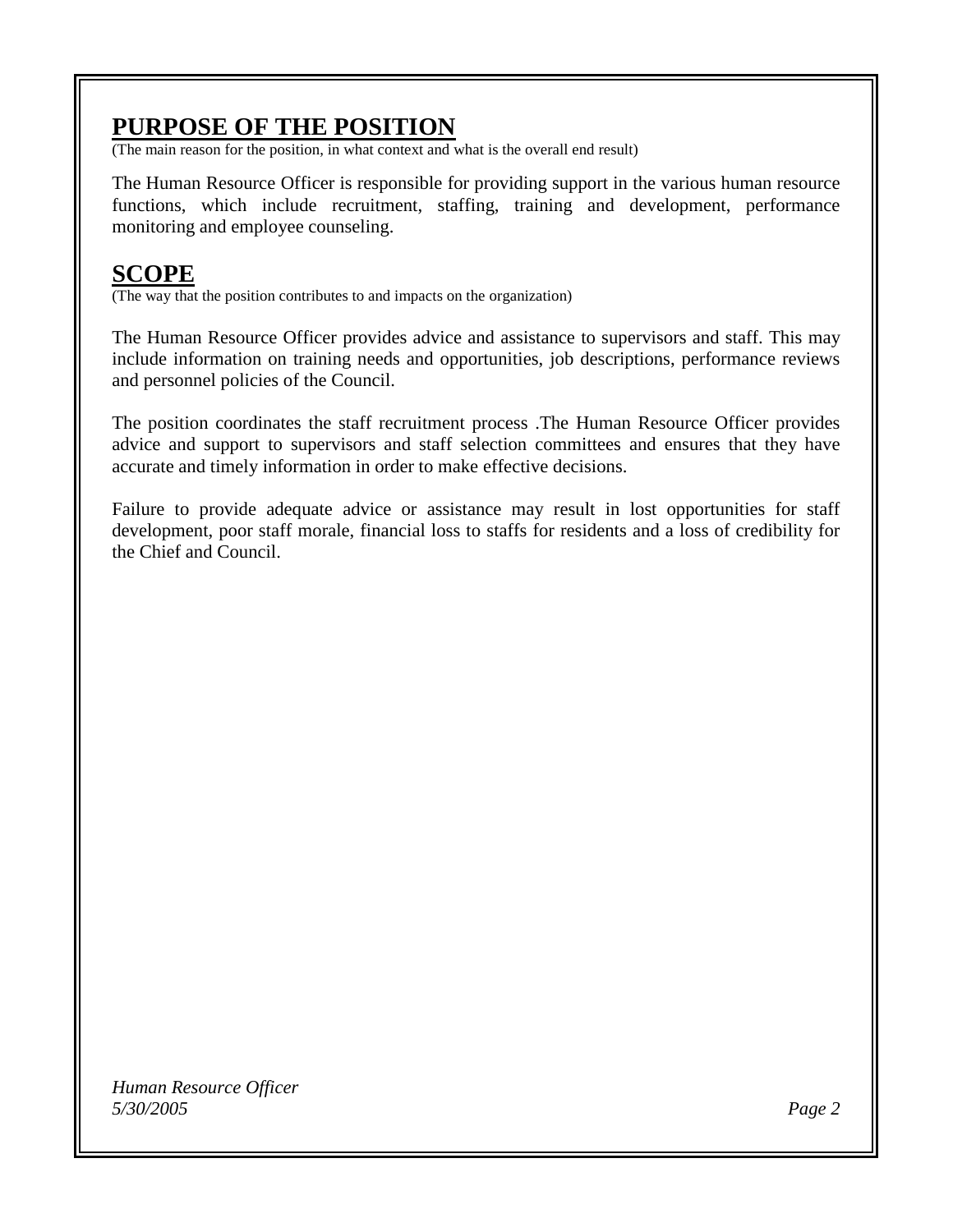## **RESPONSIBILITIES**

(Major responsibilities and target accomplishments expected of the position including the typical problems encountered in carrying out the responsibilities.)

1. Provide support to supervisors and staff to develop the skills and capabilities of staff.

Main Activities

- **Ensure that accurate job descriptions are in place**
- **•** Provide advice and assistance with writing job descriptions
- **Provide advice and assistance when conducting staff performance evaluations**
- Identify training and development opportunities
- Organize staff training sessions, workshops and activities
- **Process employee requests for outside training while complying with polices and** procedures
- **Provide basic counseling to staff who have performance related obstacles**
- **Provide advice and assistance in developing human resource plans**
- Provide staff orientations
- Access funding for training and write proposals
- 2. Monitor staff performance and attendance activities.

Main Activities

- **Monitor daily attendance.**
- Investigate and understand causes for staff absences.
- Recommend solutions to resolve chronic attendance difficulties.
- **Provide basic counseling to staff who have performance related obstacles.**
- **Provide advice and recommendations on disciplinary actions.**
- Monitor scheduled absences such as holidays or travel and coordinate actions to ensure the staff absence has been adequately covered off to ensure continuity of services.
- Inform affected staff or residents of unexpected absences from work and coordinate actions ensuring the continuity of services such as cancellation of events and locating keys.
- 3. Coordinate staff recruitment and selection process in order to ensure a timely organized and comprehensive procedure is used to hire staff.

Main Activities

- **Provide advice and assistance to supervisors on staff recruitment**
- **Prepare notices and advertisements for vacant staff positions.**
- Schedule and organize interviews
- Participate in applicant interviews
- Conduct reference checks on possible candidates
- **Prepare, develop and implement procedures and policies on staff recruitment**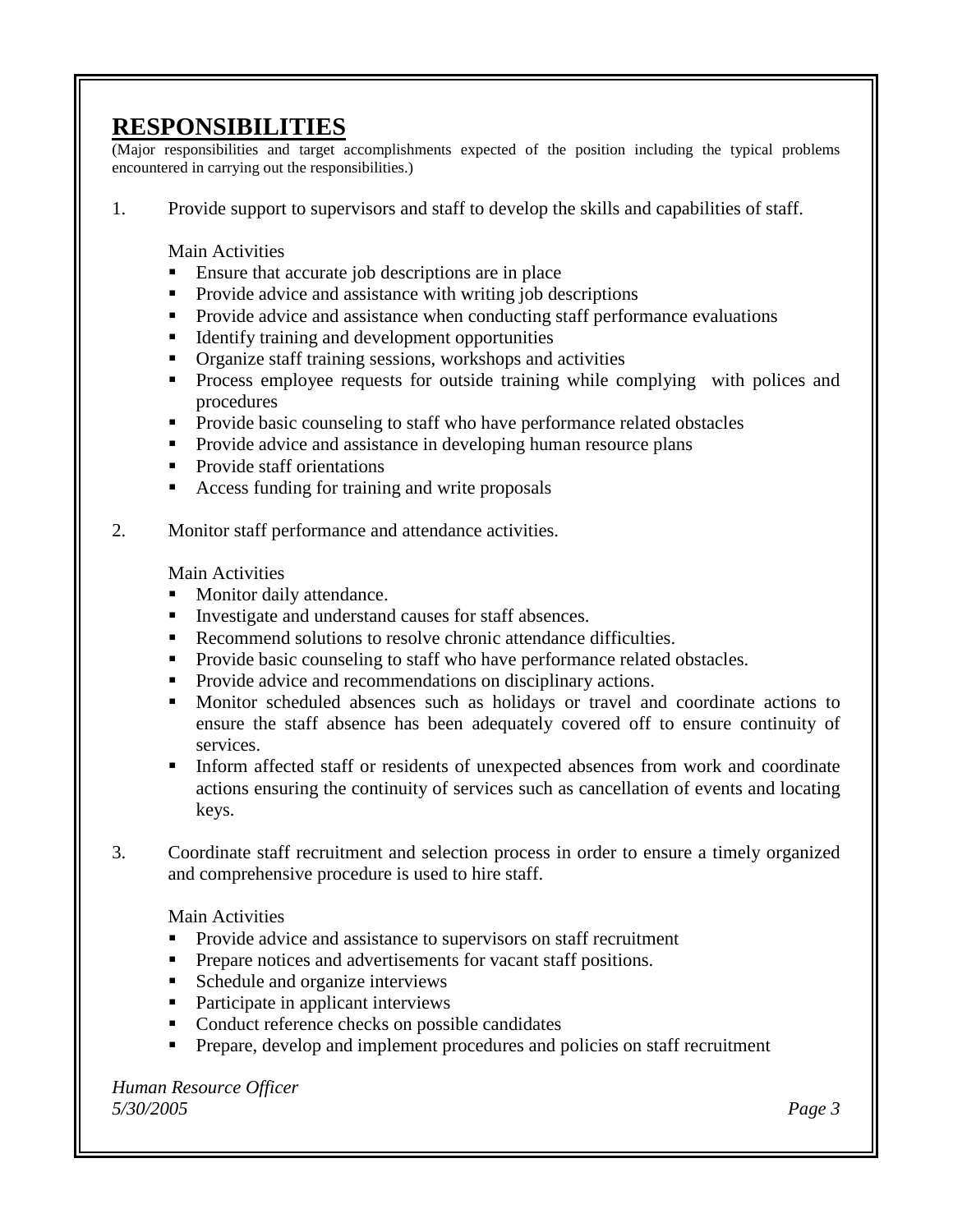- Inform unsuccessful applicants
- Conduct exit interviews
- 4. Provide information and assistance to staff, supervisors and Council on human resource and work related issues.

Main Activities

- Develop and implement a human resources plan and personnel management policies and procedures
- Promote workplace safety.
- Provide advice and assistance to staff and management on pay and benefits systems
- Research and monitor human resource systems in other organizations within the community.
- Explain and provisions of the personnel policy.
- Explain employment standards and legislation such as workers compensation, labour standards and Fair Practice Act.
- Organize the transitional provisions of employee compensation, pay and benefits when positions are transferred or new positions are funded through contribution agreements and other special funding arrangements.
- **Arrange for the repairs of computers and other office equipment and assist with** organizing staff to carry out work due periods of equipment shutdowns.
- Attend Council meetings to provide information, when necessary.
- 5. Perform other related duties as required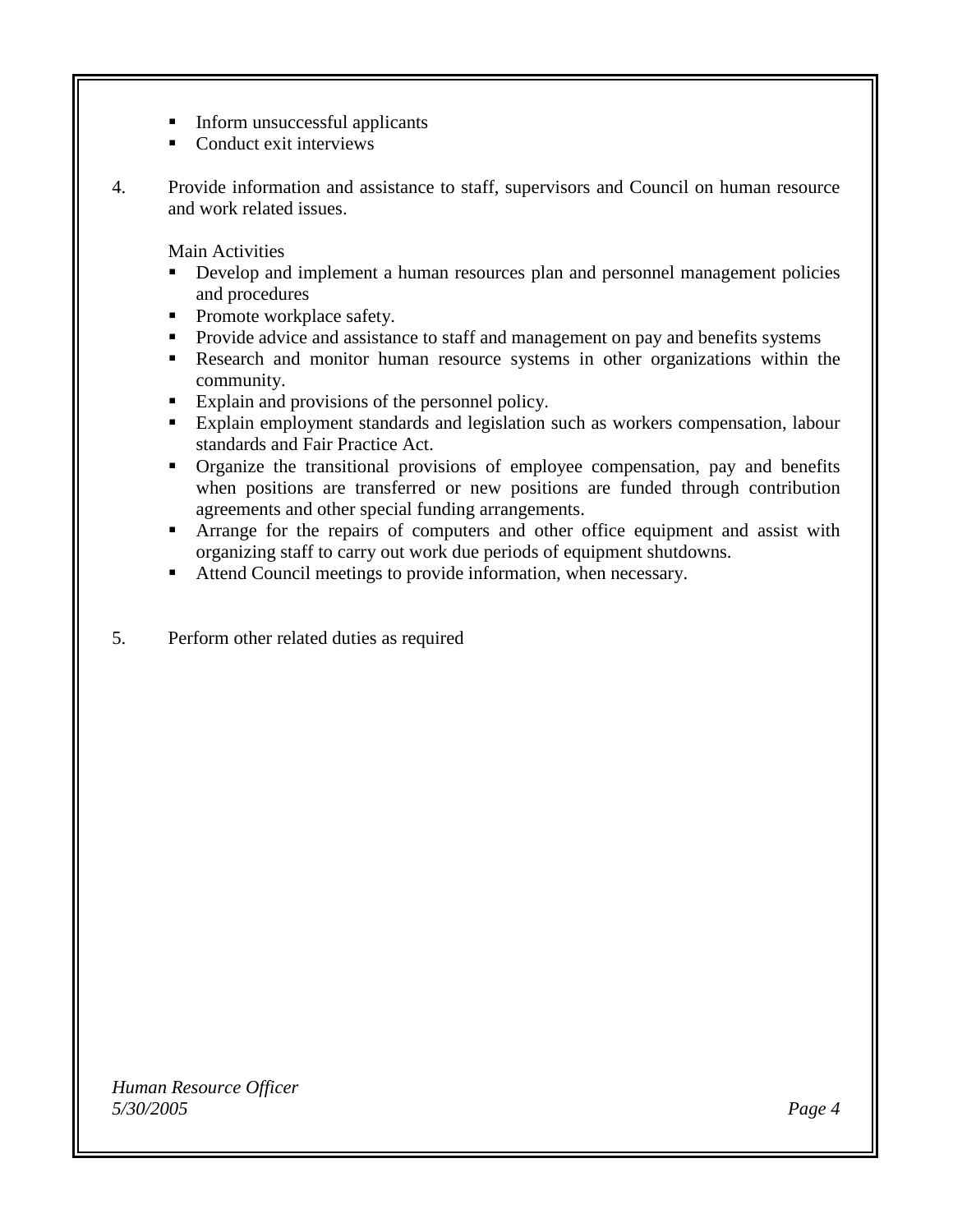# **KNOWLEDGE, SKILLS AND ABILITIES**

(The knowledge, skills and attitudes required for satisfactory job performance)

#### **Knowledge**

The incumbent must have proficient knowledge in the following areas:

- $\checkmark$  human resources management
- $\checkmark$  job descriptions
- $\checkmark$  performance review methods and techniques
- $\checkmark$  staff training, development and recognition
- $\checkmark$  delegation
- $\checkmark$  mentoring and coaching
- $\checkmark$  an understanding of relevant legislation, policies and procedures
- $\checkmark$  an understanding of the northern cultural and political environment
- $\checkmark$  an understanding of the roles and responsibilities of First Nations Councils
- $\checkmark$  an understanding of land claims and self-government

#### **Skills**

The incumbent must demonstrate the following skills:

- $\checkmark$  supervisory skills
- $\checkmark$  team building skills
- $\checkmark$  problem solving skills
- $\checkmark$  basic counseling skills
- $\checkmark$  negotiations skills
- $\checkmark$  effective verbal and listening communications skills
- $\checkmark$  computer skills including the ability to operate spreadsheets and wordprocessing programs at a highly proficient level
- $\checkmark$  effective written communications skills including the ability to prepare reports, proposals , policies and procedures
- $\checkmark$  effective public relations and public speaking skills
- $\checkmark$  research and program development skills
- $\checkmark$  stress management skills
- $\checkmark$  interviewing skills
- $\checkmark$  time management skills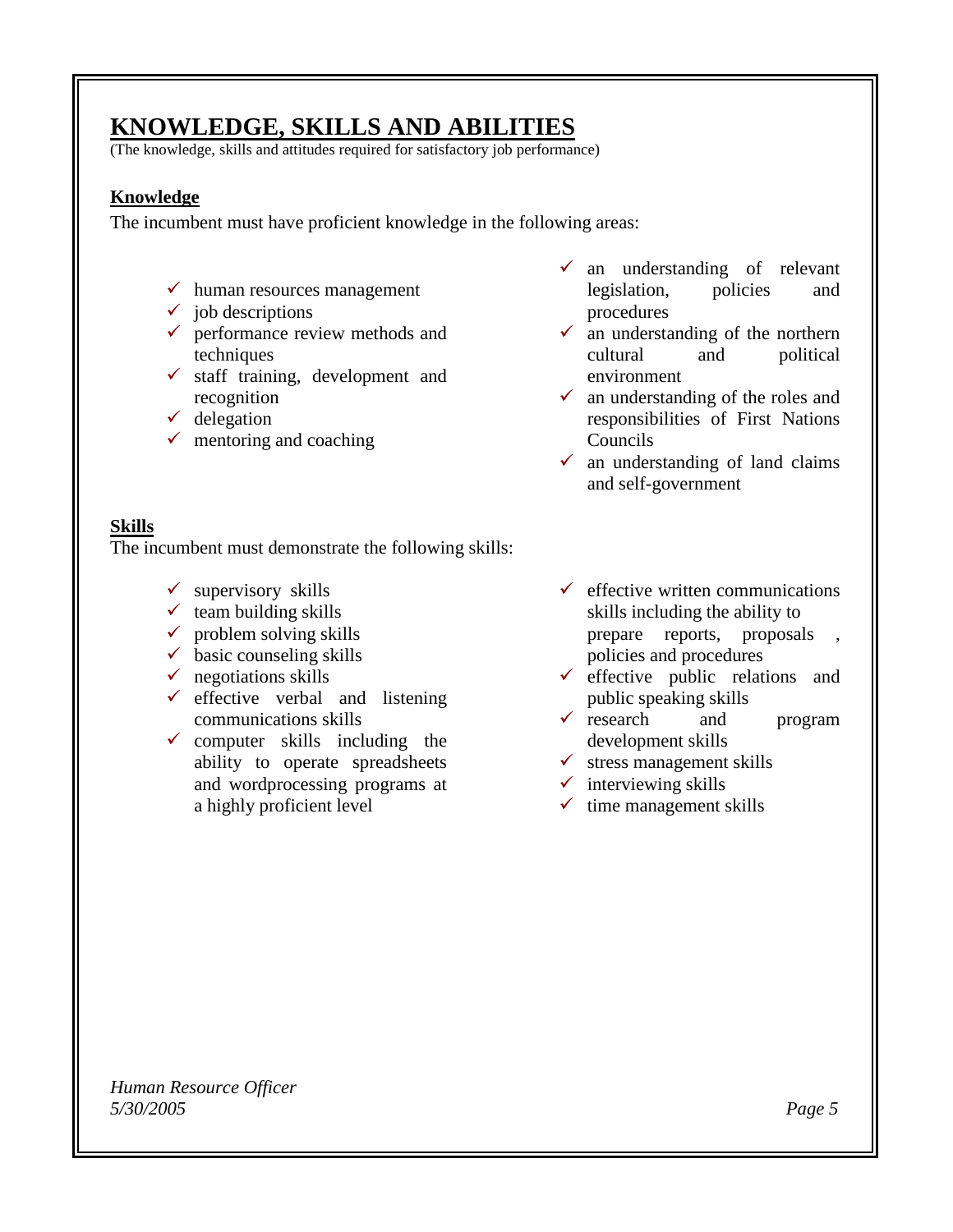#### **Personal Attributes**

The incumbent must maintain confidentiality, use sound judgement and perform independently while performing the duties of the human resource officer. The incumbent must also demonstrate the following personal attributes:

- $\checkmark$  maintain standards of conduct
- $\checkmark$  be respectful
- $\checkmark$  possess cultural and political awareness and sensitivity
- $\checkmark$  be flexible
- $\checkmark$  demonstrate sound work ethics
- $\checkmark$  be consistent and fair

The Human Resource Officer would normally attain the required knowledge, skills and abilities through completion of human resource development courses at post secondary institutions and several years of experience supervising staff. Equivalencies will be considered.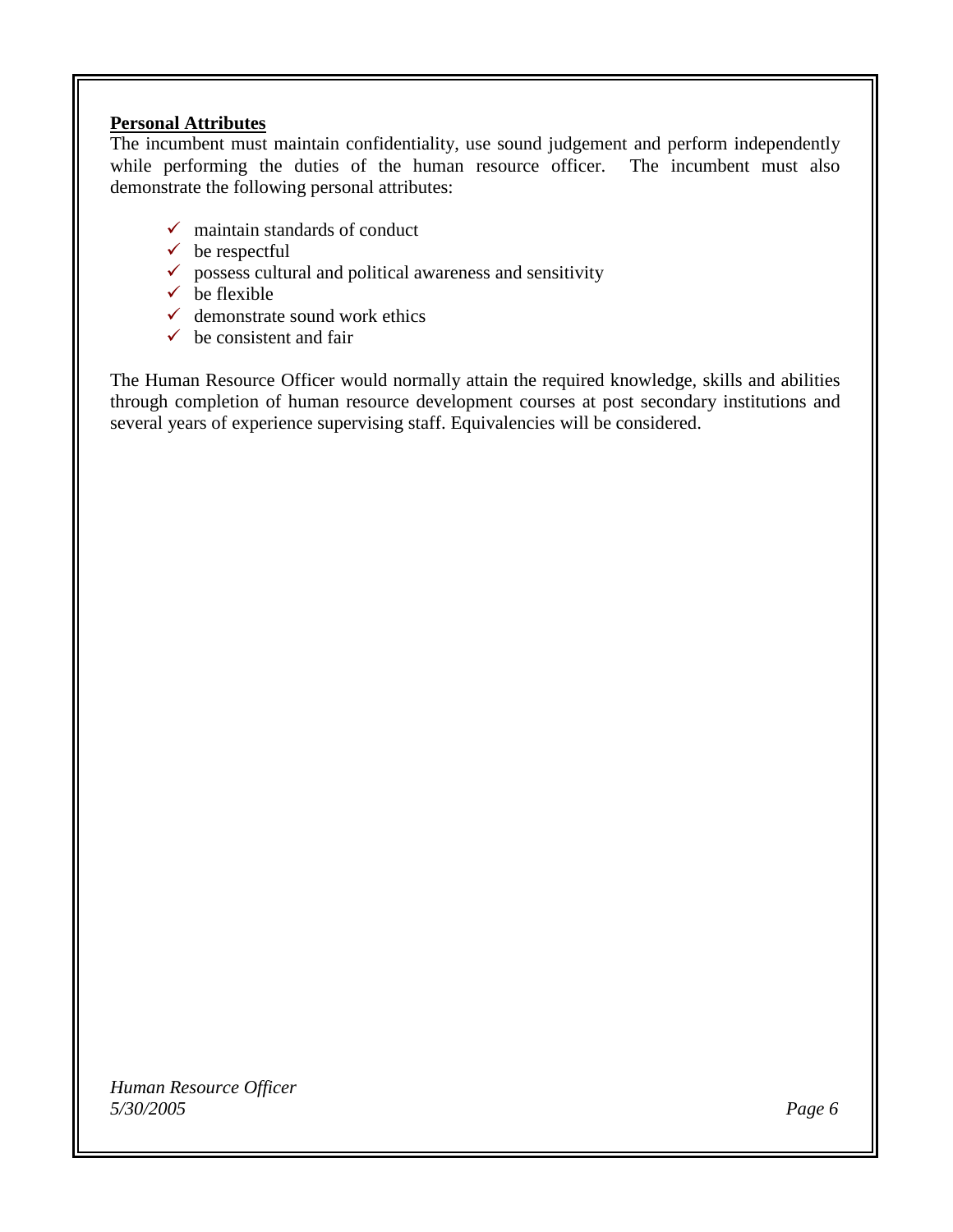# **WORKING CONDITIONS**

(The unavoidable, externally imposed conditions under which the work must be performed and which create hardship for the incumbent including the frequency and duration of occurrence of physical demands, environmental conditions, demands on one's senses and metal demands.)

## **Physical Demands**

(The nature of physical effort leading to physical fatigue)

The Human Resource Officer may have to work odd or long hours at a time to complete special requests or projects. The Human Resource Officer may have to spend long hours sitting and using office equipment, computers and attending sessions.

## **Environmental Conditions**

(The nature of adverse environmental conditions affecting the incumbent)

The band office is a busy facility. The Human Resource Officer will have to serve a number of people and projects at one time, and will be interrupted frequently to meet the needs and requests of staff. The Human resource officer may find the environment to be busy, noisy and will need excellent organizational and time and stress management skills to complete the required tasks.

### **Sensory Demands**

(The nature of demands on the incumbent's senses)

Sensory demands can include reading and use of the computer which may cause eyestrain and occasional headaches and the constant noise and activity of a busy office environment.

## **Mental Demands**

(Conditions that may lead to mental or emotional fatigue)

The Human resource officer will have to manage a number of requests and tasks at one time and must be prepared to deal with emergencies and stressful situations at any time.